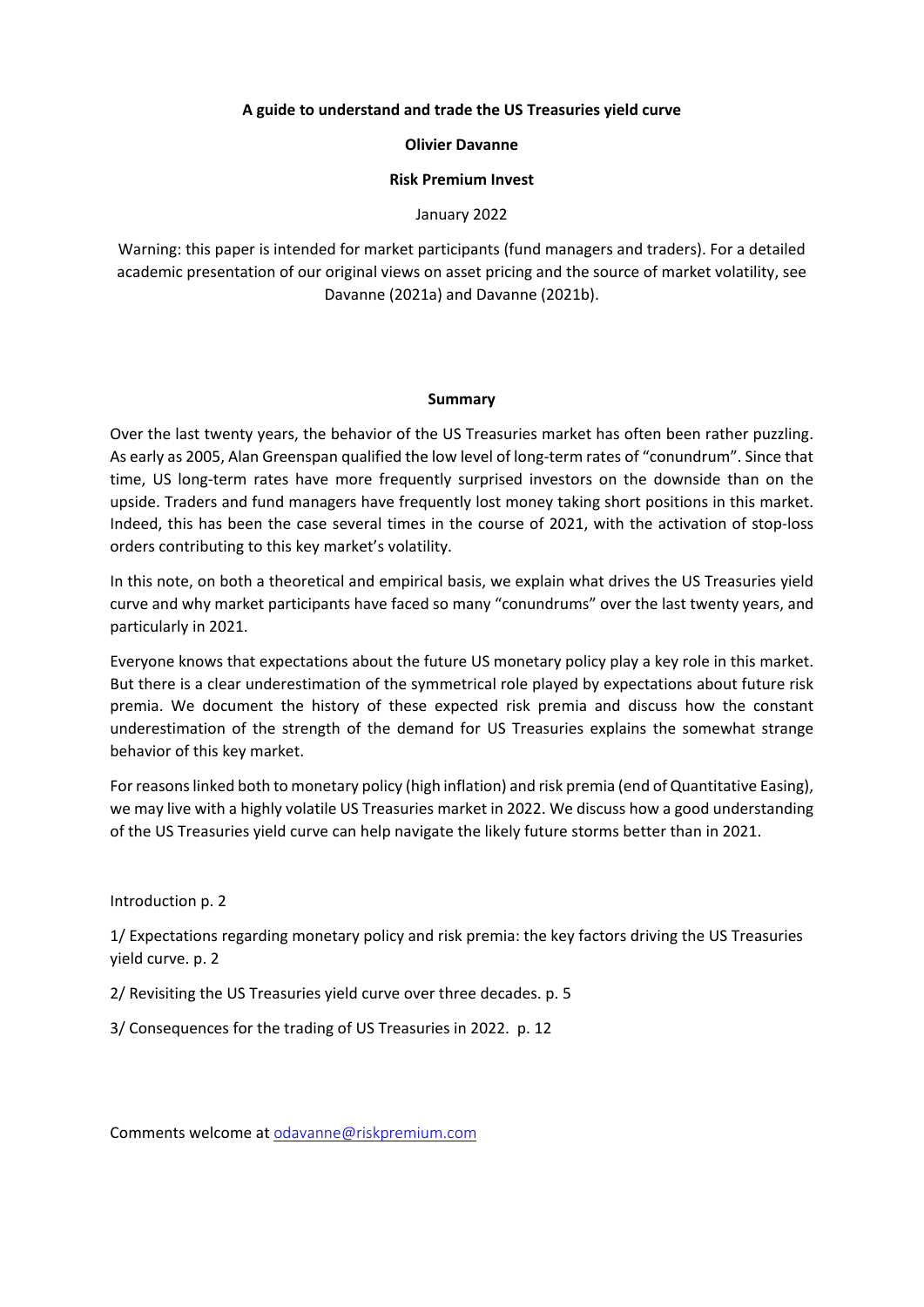### **Introduction**

Understanding the US Treasuries yield curve is very important. This is obvious for traders and fund managers specialized in this large asset class, but the behavior of US yields is closely monitored by all market participants. Changes in the prices of US Treasuries have often strong direct and indirect impacts on the prices of other assets.

The direct impact results from the key role of US Treasuries as the risk-free reference, at least as far as dollar assets are concerned. All other assets are priced relative to US Treasuries.

The indirect impact results from the information that the US Treasuries are assumed to provide. Many investors and central bankers believe that the shape of the yield curve reveals information on the most likely future scenario for economic growth and inflation. Thus, when the US Treasuries yield curve moves, some investors may alter their fundamental macroeconomic scenario. For example, when the yield curve flattens, people often fear that this may be the sign of a forthcoming economic slowdown and are tempted to sell equities as a result. In this kind of situation, paradoxically, the indirect impact of lower long-term rates may be a weaker stock market.

Thus, it is important to understand the US yield curve. Yet, it is far from being a straightforward exercise! Over the last twenty years, US Treasuries have often had a strange behavior. Contrary to the analysis of many market participants, surprises have not started with the direct intervention of the Fed (Quantitative Easing) after the 2008-2009 financial crisis. As early as 2005, Alan Greenspan had some good reasons to qualify the low level of long-term rates of "conundrum".

The purpose of this paper is to explain what drives the US Treasuries yield curve from a theoretical perspective (Section 1/) and to show how empirically a model based on these premises help to explain the behavior of this key market over the last 30 years (Section 2/). We'll insist on the importance to understand correctly how risk premia are determined.

In the last section, we'll show how a good understanding of the Treasuries market may help to trade this key market. One can take a tactical position on Treasuries for two different sorts of reasons. One can disagree with the monetary policy scenario priced into the market or one can anticipate, for an unchanged monetary policy scenario, a change in the risk premia required by other investors. We'll show that the optimal trading positions involved in these two alternative situations are quite different.

# **1/ Expectations regarding monetary policy and risk premia: the 8 key factors driving the US Treasuries yield curve.**

The first well-known observation is that the yield curve reflects expectations regarding monetary policy in the future. In a world without risk premia, the expected return on a monetary fund should be equal to the return provided by a long-term bond hold until maturity. Thus, long-term rates are basically equal to the average expected short rates over the life of the bonds, plus a risk premia correction.

Any yield curve reflects an implicit path for monetary policy in the future. Unfortunately, this implicit path is very hard to extract due to the complex risk premia also embedded in the curve.

A first key question is how many variables or factors are needed to describe this implicit path for shortterm rates? This question is related to the complexity of the monetary policy process. When short rates are not at their long-term equilibrium, how complex can be the expected returning path to this equilibrium?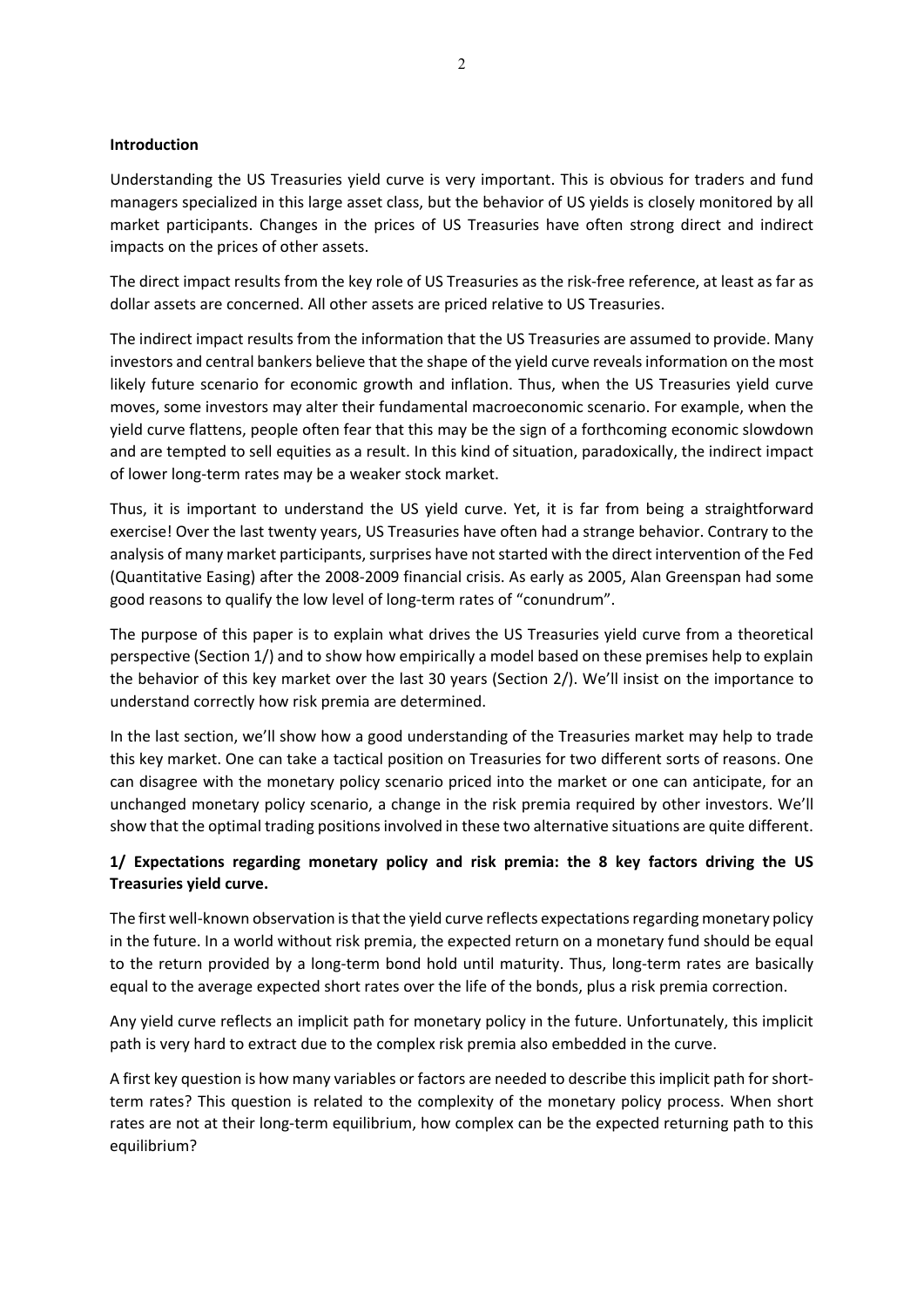In a simple two-factor world, expectations could be described by only two variables: the current short rate and the expected equilibrium rate. The process of convergence would always follow the same path. Obviously, this is not a realistic hypothesis. Sometimes investors expect a quick convergence and sometimes investors expect that short rates will stay for a long-time away from the equilibrium, or even diverge more before finally converging. Thus, to describe expectations correctly, at least three factors are needed.

For example, if we know the current short rate, the equilibrium short rate, and the short rate expected in one year, we are starting to have a pretty good view of the convergence process expected by investors. But is it enough? The answer is a clear no. There is more complexity than that in short rate expectations. Rates can stay at the one-year expected level for a while, especially when they are stuck around 0, or they can converge quickly at the one-year plus horizon. Indeed, if one looks at the available surveys of investors' expectations, one can see that knowing the expected equilibrium short rate and the short rate expected at the one-year horizon does not allow to estimate precisely the short rate expected in the medium term, let's say at the three years horizon.

# **To understand the current yield curve or forecast its shape in the future, we need (at least) four key variables regarding monetary policy**:

- The current rate.
- The expected equilibrium short rate.
- The short rate expected in one year.
- The short rate expected in three years.

Let's now turn our attention to risk premia.

There is an abundant academic literature showing that risk premia vary over time. But there is often a lot of ambiguity about what we call "risk premia"!

The first fundamental risk premia to consider are **the current tactical or short-term risk premia**. How much excess returns investors require to hold bonds at a few weeks or few months horizon (i.e. the investors' tactical horizon)? These short-term risk premia are related to the current risks (and notably to the current correlation between the return on bonds and the return on equities: we'll come back to this issue later).

These tactical risk premia fluctuate widely around their expected equilibrium, as short rates do. And obviously, bond prices depend a lot on future risk premia expected by investors, as they depend on future expected short rates. If tactical risk premia are low, for example due to Quantitative Easing (QE), but investors expect them to climb back in the future, rational investors will expect bond yield to rise in the future, and obviously this pushes higher the long-term yields as soon as today. **There should be no doubt that bonds prices reflect future expected risk premia exactly as they reflectfuture expected short-term rates.** 

As we have just emphasized with the short rates, it is very clear that the expected convergence path for risk premia also varies over time. Here again, we are not in a simple two-factor world where it would be enough to know the current tactical risk premia and their expected equilibrium to extract all the risk premia expected by investors at the future intermediate horizons. Sometimes, investors are very confident that risk premia will go back rapidly to the "normal" or equilibrium level. Sometimes, they believe that current distortions, like QE, will last for a while. In all markets, the changes of view on the speed of convergence towards equilibrium play a major role to explain the price dynamic.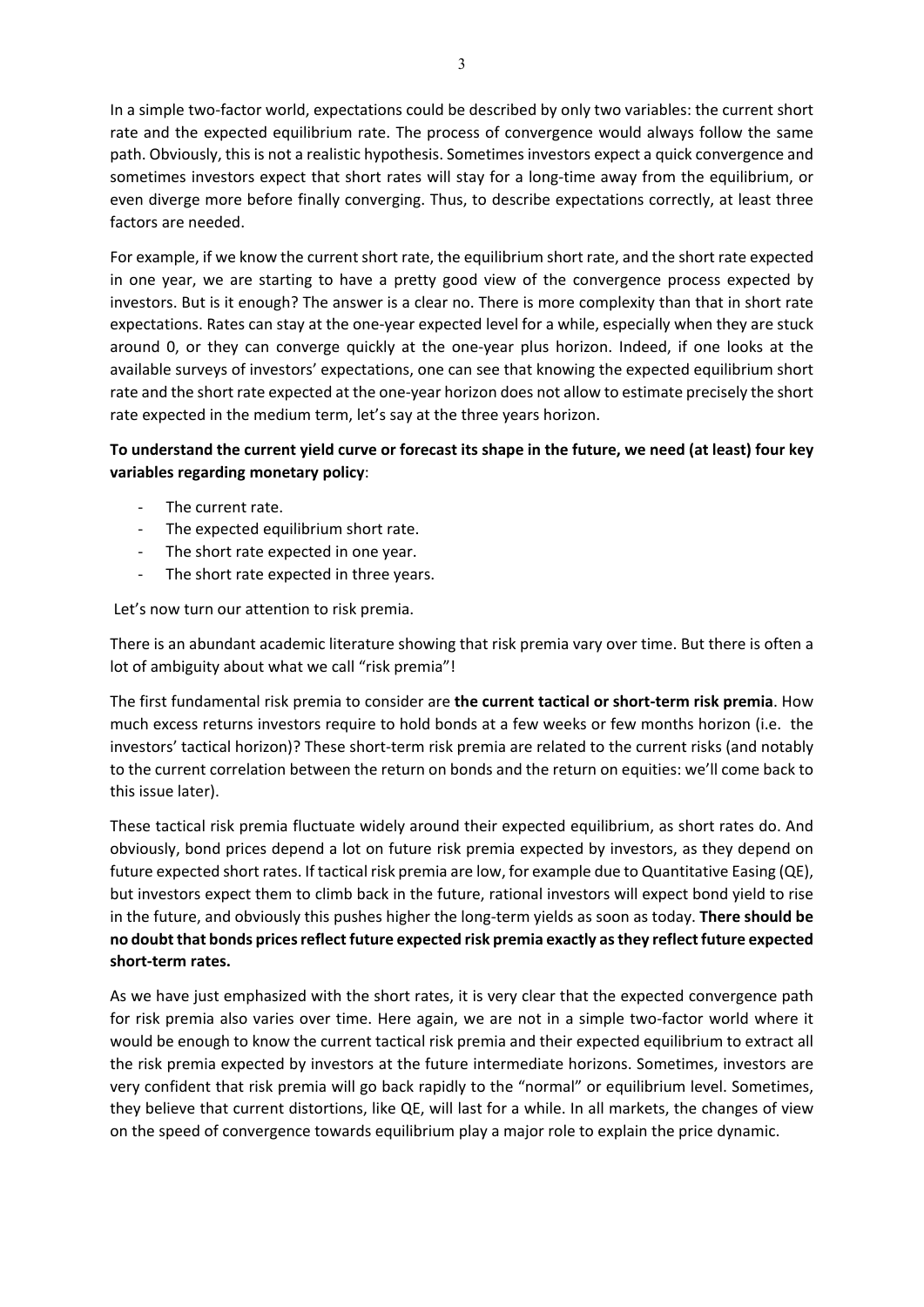Thus, to understand the yield curve, we also need an indication on the expected risk premia in the medium-term, let's say in 3 years. But again, is it enough? We have argued that for short rates, three factors were not sufficient to understand the yield curve and that expected path towards equilibrium could be rather complex. However, investors don't spend as much time studying the dynamic of tactical risk premia required by investors (maybe they should…) as they spend trying to second guess the decisions of the Fed in the coming months and years. Thus, we believe that the risk premia path embedded in the US Treasuries yield curve is much less complex than the short-rate path. Three factors seem enough: if we want to describe the expected path of 10-year Treasuries tactical risk premia, we probably need to know only the current short-term risk premium, its expected equilibrium in the longterm and its expected level in 3 years.

Thus, on top of the four key variables related to monetary policy expectations, we need at least three other key variables to understand the observed yield curves:

- The current short-term risk premium required on 10-year US Treasuries.
- The expected long-term equilibrium for this tactical risk premium.
- An indication on the speed of the expected convergence process: the expected tactical risk premium on these 10-year notes at the three-year horizon.

Obviously, all investors don't have the same tactical horizon. Some traders have a very short horizon, but most fund managers don't base their decisions on daily or weekly forecasts. **In all that follows, our short-term/tactical risk premia will be the expected excess returns (annualized) at the three months horizon.** 

We could stop here if there was a simple and robust relation between the tactical risk premia on bonds of various durations. For example, if the risk premia were strictly proportional to bonds' duration, knowing the current and future expected tactical risk premia on 10-year bonds would directly lead to the tactical risk premia on all other bonds(the tactical risk premium on a one-year discount bond would be one-tenth of the tactical risk premium on a 10-year discount bond). Thus, the US Treasuries yield curve would simply be the product of our seven key variables, four related to the expected monetary policy in the future and only three needed to describe the expected dynamic of the risk premia.

Unfortunately, there is some strong empirical evidence that risk premia on US Treasuries are not strictly proportional to duration. In general, the tactical risk premium on a one-year bond is significantly larger than one-tenth of the risk premium on a 10-year (zero-coupon) bond. But this hierarchy sometimes changes: there are situations where the risk premium on short-term bonds becomes abnormally low.

**A key observation is that the short and the long end of the US yield curve are not subject to the same risks.** The price of short-term treasuries is mainly influenced by monetary policy decisions: prices fall when the Fed raise rates (or is expected to raise rates). Long-term rates are also influenced by monetary policy decisions (or rather expectations regarding monetary policy) but depends also in a very significant way from changes in risk premia (actual and expected). Without any expected change in monetary policy, the price of long-term bonds may fall if the risk premia required by investors increase.

Thus, the risks do not have exactly the same origin – monetary policy surprises versus changing risk premia - and it should not be surprising that risk premia along the yield curve are not the same per unit of volatility. A key observation is that, in general, markets for risky assets dislike very much the unexpected increases in the risk-free rates, i.e., in the official rates controlled by central banks. As William M. Martin, former chairman of the board of the Fed, famously said in the 50s, the role of the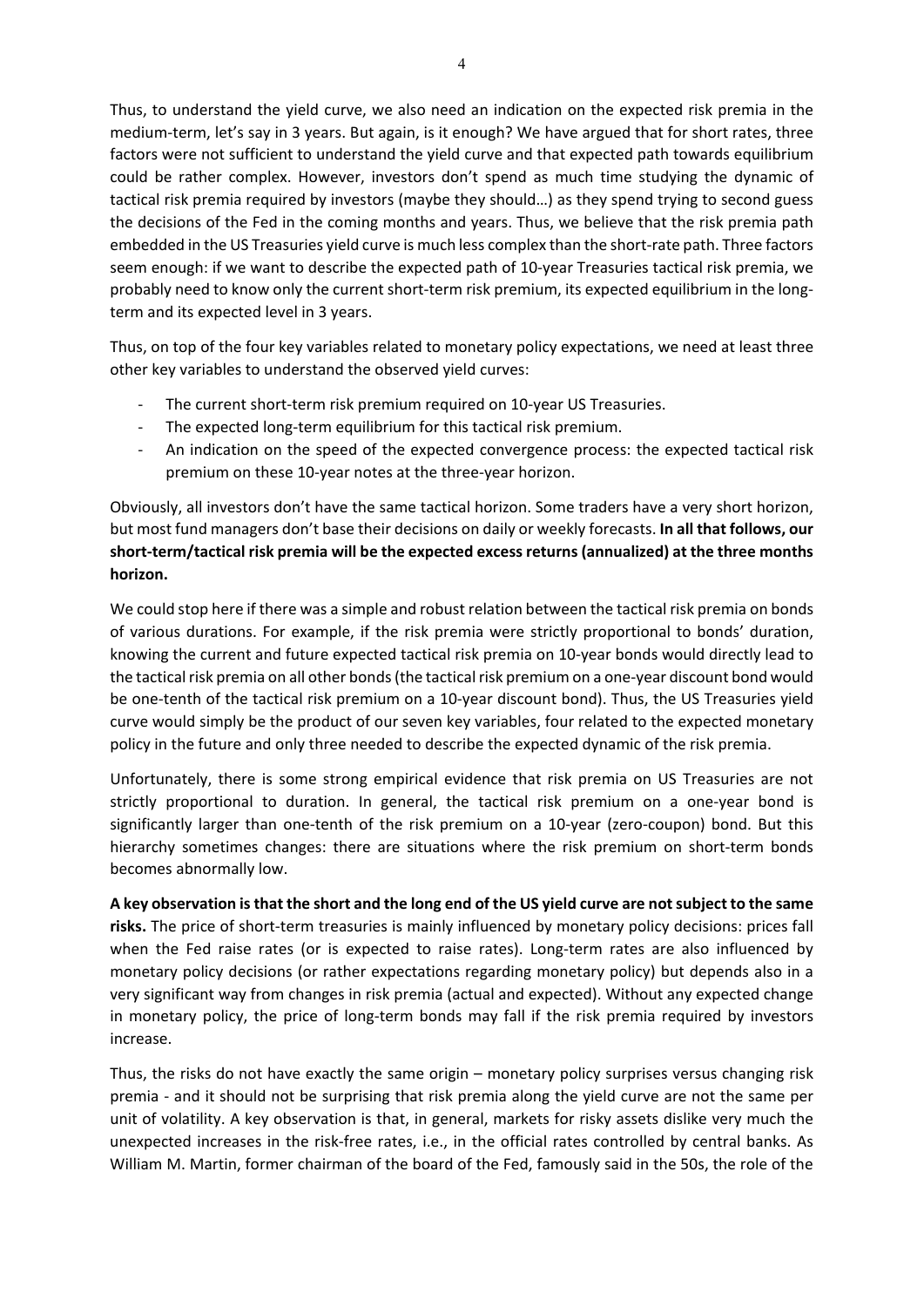Fed is "to order the punch bowl to be removed just when the party is really warming up"<sup>[1](#page-4-0)</sup>. In the same speech to a group of investment bankers, he also said that "*those who have the task of making such policy don't expect you to applaud*". As a result, it is not surprising that investors require in normal time a specific risk premium at the short end of the yield curve to be exposed to unwelcome central banks' surprises.

The difficulty is that this specific "monetary policy risk premium" is unlikely to be stable over time. Indeed, the traditional view – a looser monetary policy is good for markets and a tighter one is bad has been challenged over the last two decades by the introduction of the "Greenspan/Bernanke/Yellen/Powell puts": when stock markets fall sharply, the US central bank may react quickly to stop the rout. As a result, when this "put" seems active, holding short duration bonds can be especially effective in protecting the investors' portfolios. The correlation between shortduration bonds and equities becomes the opposite of the natural one implied by William M. Martin.

It is why in order to understand the observed yield curve, one also needs some information on this specific monetary policy risk premium. What is its current level? Are we still in the "normal" situation where investors fear the impact of a possible Fed tightening and require a specific risk premium on bonds of short duration? To take into account the fact that the "monetary policy risk premium" varies over time we have introduced another key variable: the current tactical risk premium on one-year US notes<sup>[2](#page-4-1)</sup>.

**We believe that the role of these 8 key variables – four related to monetary policy (current and expected) and four related to risk pricing (current and expected) - is very strongly supported by the economic theory. Let's turn our attention to the empirical evidence.** 

## **2/ Revisiting the US Treasuries yield curve over three decades.**

Let's start by explaining how it is possible to extract these 8 key variables from the available information.

The first step is to establish the relationship between the observed rates on bonds of various durations and our key variables (i.e., finding what the technical jargon calls the "factor loadings"). As by design our key variables cover all what we need to understand bonds prices, it is not very difficult to establish these "factor loadings"<sup>[3](#page-4-2)</sup>.

In theory, once these factor loadings are known, one only needs to take 8 rates on the yield curve and by a simple matrix inversion, extract what are the underlying 8 key variables consistent with these 8 observable rates. Yet, in practice, the extraction process is more complicated than that.

The problem is what Duffee (2011) rightly called the "hidden factors" problem. A change of expected risk premia will produce a shift in the yield curve that will look exactly (or almost exactly) as the result

<span id="page-4-0"></span><sup>&</sup>lt;sup>1</sup> Address before the New York Group of the Investment Bankers Association of America, October 19, 1955.

<span id="page-4-1"></span><sup>&</sup>lt;sup>2</sup> We have also assumed that when the specific monetary risk premium is different from its normal level, investors expect a smooth return to normality over the long-term.<br><sup>3</sup> Yet, there is a key problem of interpolation: current bond prices depend on expected short rates at all horizons

<span id="page-4-2"></span>and expected risk premia at all horizons on bonds of all durations. One needs to assume an interpolation mechanism that establish a link between all these variables (an infinite number!) and our 8 key variables based on a few key specific horizons (current, one-year and three-year ahead, long-term equilibrium) and two specific maturities (one and 10-year bonds). We have done that in a way that respect the no-arbitrage constraint: the interpolation mechanism is such that it is not possible to make risk-free profits by playing some bonds against others (see Davanne (2021a), for a first-generation version of the model where the specific "monetary policy risk premium" is assumed to be constant). The methodology we use is original, but our model belongs to the general class of essential affine model discussed by Duffee (2002).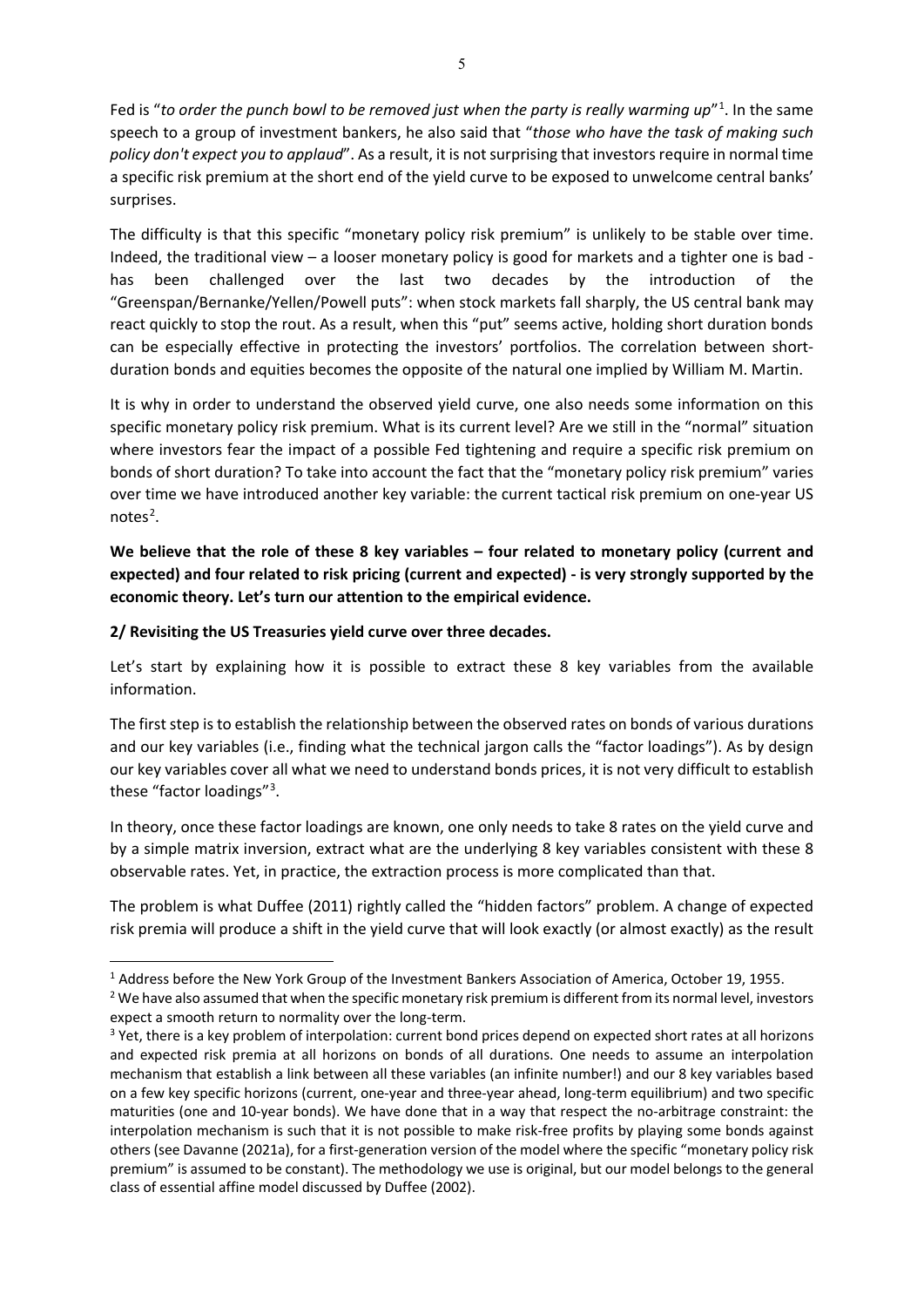of changing expectations regarding monetary policy. We don't easily observe 8 factors in the yield curve (all published papers use between 3 and 5 factors), but that does not mean that factors spotted by economic theory don't exist. They are simply not apparent<sup>[4](#page-5-0)</sup>.

**This is a very important point: there is no hope of understanding well the yield curve without the help of outside information.** The same yield curve may result from very different sets of expectations regarding the future monetary policy or the expected dynamic of risk premia.

It is why, as in numerous academic papers, we also add the result of investors surveys to extract our 8 key variables. More precisely, we use the Consensus Economics monthly surveys and the quarterly Surveys of Professional Forecasters (managed by the Philadelphia Fed). These surveys inform on investors' expectations for both short-term and long-term rates at various horizons. Thus, they give some rich information on the returns and risk premia expected on bonds at various horizons.

# **Using a standard statistical procedure (a Kalman filter), it is possible to extract our 8 key variables from the joint information provided by the yield curve (3-month rate, 2-year rate, 5-year rate and 10-year) and the answers to these surveys.**

Thus, we may interpret the observed yield curves in terms of expected monetary policy and expected risk premia with a detail never produced before.

Before discussing the benefits of this information for bonds trading (next section), let's discuss a bit the discovery we made regarding the dynamic of risk premia. The following graph shows our estimates for tactical risk premia on 10-year Treasuries. As explained previously, three horizons should be considered: the current tactical risk premium, the equilibrium risk premium and, to assess the convergence speed, the tactical risk premium apparently expected by markets' participants in the medium term (three years).

In this graph, the risk premium is annualized: a tactical risk premium of 4% means that investors on average expect an excess return of 1% over the coming three months, relative to a "safe" monetary instrument.

<span id="page-5-0"></span><sup>4</sup> For those interested in this issue and the role played by only three factors (the "level", the "slope" and the "convexity") in the academic literature, we can be a bit more specific about why most of our 8 factors are hidden. All these factors have a rather smooth impact along the yield curve: thus, the factors loadings along the yield curve can be reasonably approximated by a polynomial of degree 2. Let's assume that the impact of a change of factor i on the rate of maturity T can be approximated by  $a_i + b_iT + c_iT^2$ . All factors have a specific signature on the yield curve as the parameters  $a_i$ ,  $b_i$ ,  $c_i$  are specific to the factor i. Yet, the cumulative impact of our 8 factors will systematically lead to a yield curve that will be of the form  $R_T = \alpha + \beta T + \gamma T^2$ . Thus, the yield curve will also always look like a polynomial of degree 2 and only 3 factors ("level", "slope" and "convexity") will be observable! Crump and Gospodinov (2019) arrived broadly to the same conclusion in a more formal discussion of the traditional factor analysis of the yield curve: "*At the heart of this "identification" problem lies the extreme cross-sectional dependence across maturities that produces a polynomial pattern in the eigenvectors of the covariance and correlation matrices of these processes*". This problem of identification is not specific to yield curve modelling as pointed out by Rebonato (2018): "*So, yes, the yield curve changes are well described by changes in levels, slope and curvature, but so are many other quantities that have nothing to do with yields. Indeed, in 30-plus years of working with principal components with a variety of data derived from sources as unrelated as neutron scattering and yield curves, I do not recall a single case in which I have not found a level/slope/curvature pattern for the first principal components, at least when all the variables have been positively correlated. Which simply suggests we are mainly observing a mathematical fact, rather than a sign from an higher being."* Maybe this mathematical fact is that all smooth functions can be well approximated by a polynomial of degree 2.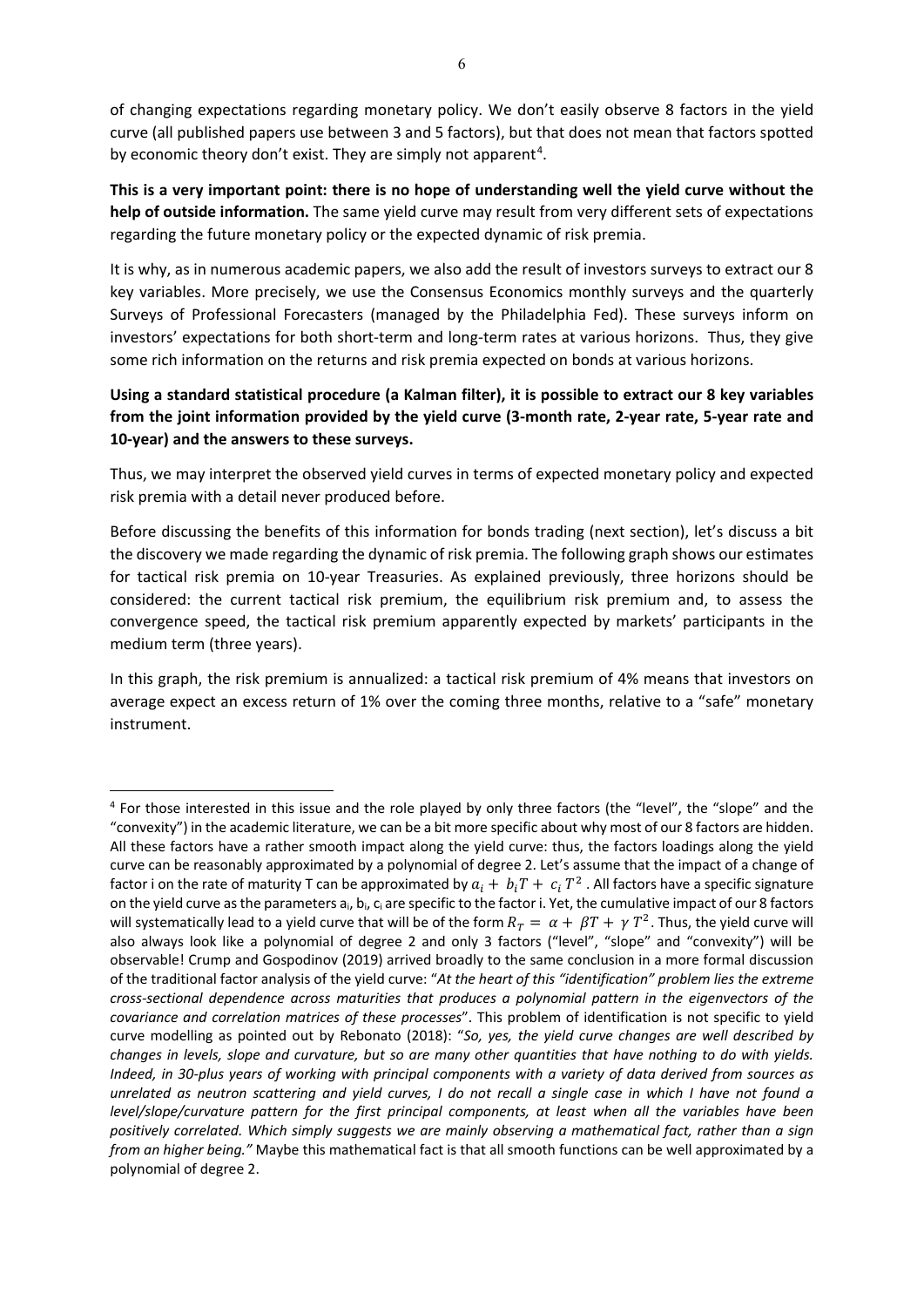

### **Figure 1: Tactical risk premia on 10-year US Treasuries (annualized).**

There are two striking results about the current tactical risk premia (lower line in blue).

Firstly, while the current risk premium was on average positive in the 90s, it turned progressively negative in the following decade. This observation may surprise many readers. There is a common view that long term bonds are riskier than T-bills since their prices are very volatile. Investors are often supposed to require some form of compensation to bear this short-term volatility risk. This no longer seems to be the case since the late 1990s: according to surveys, investors are generally pessimistic about the likely returns of Treasuries at horizons of three months or one year.

There are two reasons while it should not be that surprising.

As demonstrated in the Capital Asset Pricing Model, for short term investors risk premia depend a lot on the correlations between various asset classes' returns. A volatile asset may benefit from a negative risk premium if it is negatively correlated to other assets and offer as a result some form of insurance to investors. And, indeed, we have observed a structural break in the 90s in the correlation between US Treasuries and US equities (see figure 2). Since the end 90s, holding long-term US Treasuries has provided a form of protection to equities investors. This negative β goes a long way to explain the observed negative risk premia. What are the reasons of this remarkable change of correlations? This is a complex question, but it is clear that the nature of risks born by investors have changed. The last two decades have been characterized by less worries about inflation and a lot of financial instability. As a result, US Treasuries have benefited from this safe haven status with rising prices when equities fall.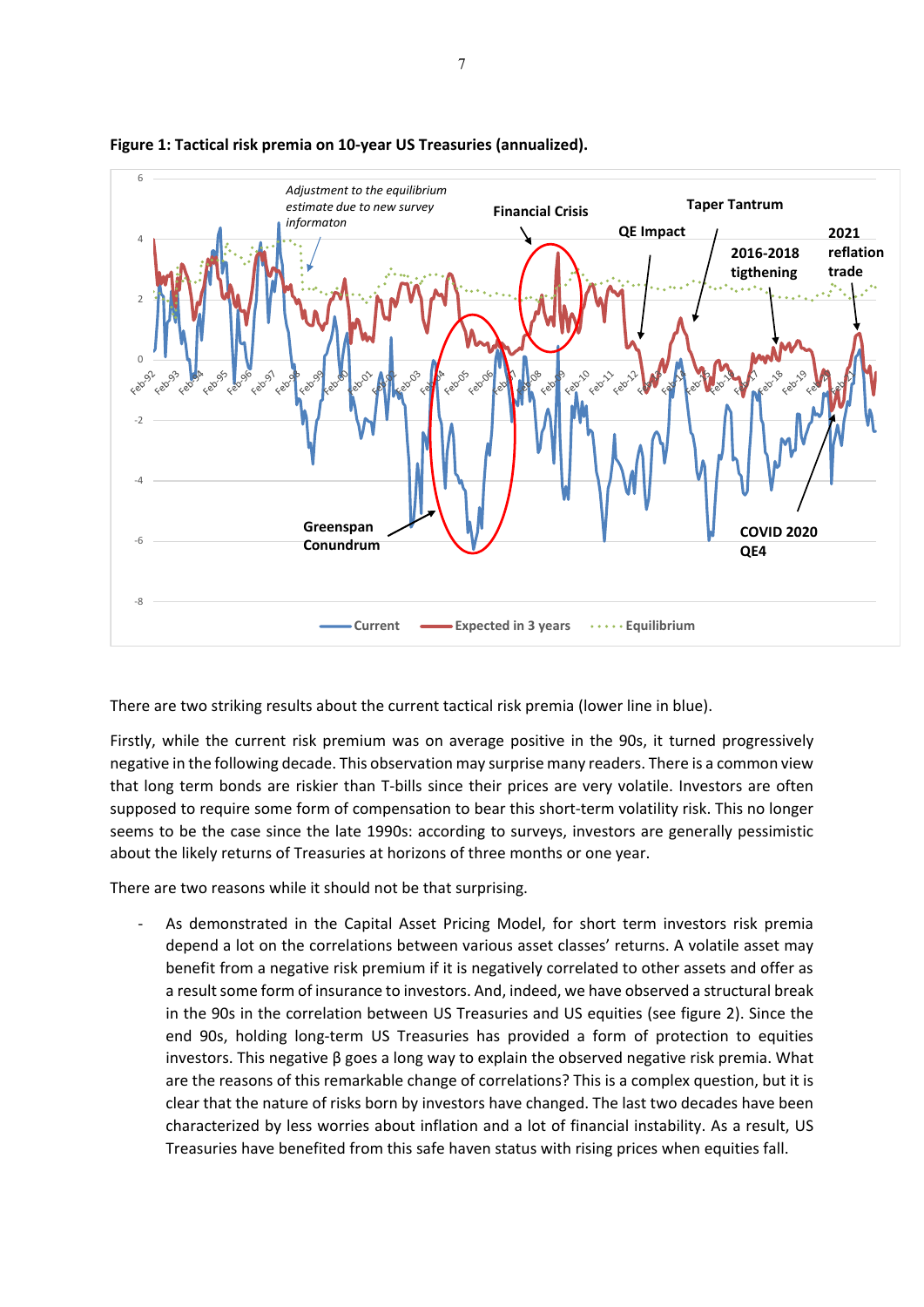

**Figure 2: Correlation between the price of the 10-year US Notes and the S&P500 (rolling period of three months).** 

But investors are not all short-term investors mainly concerned by volatility and correlations and the strength of the demand for US Treasuries has other complementary explanations. There are many long-term investors, like pension funds, managing their "strategic" portfolios with a long-term horizon. For them, as long as there is little risk of inflation, long-term bonds may be less risky than monetary instruments. A highly rated long-term bond guarantees a fixed payment to the long-term buy and hold investors, while investing in monetary instruments may be extraordinary risky from a long-term perspective as short-term rates vary widely. And the last three decades have seen many structural changes leading to a higher demand for safe bonds coming from long-term investors (the increase in pension saving, the credibility of central banks in the fight against inflation, the more stringent regulations of institutional investors…).

**Overall, what we see in figure 1, is the consequence of a rising demand of safe long-term Treasuries meeting a limited supply.** And it seems clear that the gap between supply and demand did not appear with Quantitative Easing in the aftermath of the 2008-2009 financial crisis but was already present before. Indeed, the negative tactical risk premium on US Treasuries reached its maximum in 2005 when Alan Greenspan famously mentioned the existence of a bond "conundrum".

The second striking result visible in figure 1 is the volatility of the short-term tactical risk premia. A limited part of this volatility may be due to measurement errors, as our estimates rely a lot on the available investors' surveys. But we believe that most of this volatility is real and explained by two fundamental mechanisms.

- As already explained, correlations play a very important part as investors like the assets that are negatively correlated to the rest of their portfolios. One can note in figure 2 that there was not only a structural break in the correlation between US Treasuries and equities in the late 90, one can also observe a lot of volatility in this correlation before and after this break.
- Moreover, one has also to consider the strong constraints faced by traders and fund managers in how they can manage their tactical positions. A fundamental mechanism in real life investing, absent from most academic papers, is the existence of the "stop-loss" constraint. Most investors must close tactical positions that have produced losses above their risk budget.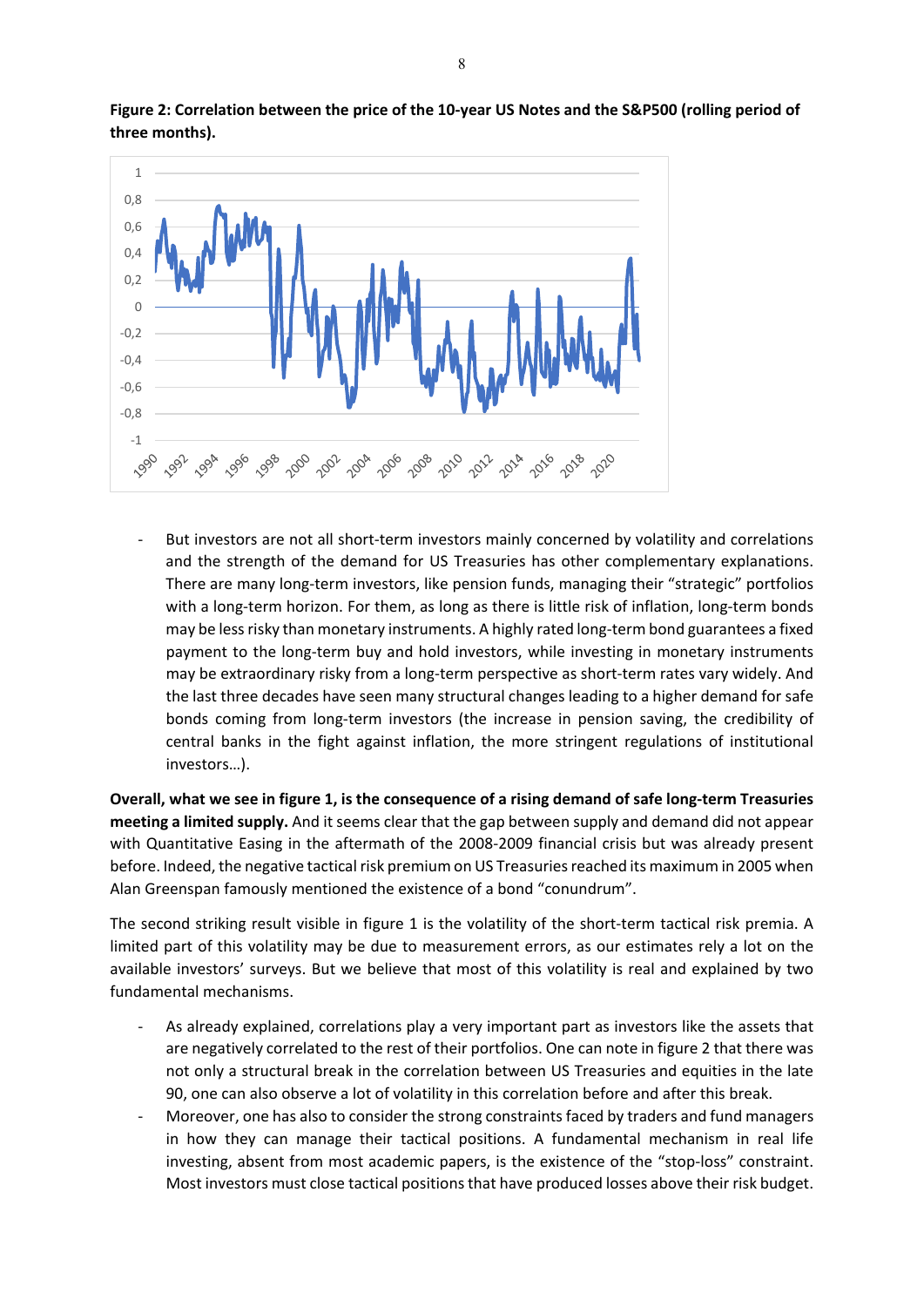This has strong implications for the dynamic of tactical risk premia: an asset that has suffered some significant losses in the recent past should probably offer some higher risk premia to keep investors on board. Thus, one can assume that some of the volatility of the tactical risk premia can be explained by the recent behavior of the US Treasuries market.

We have tested these hypotheses with a simple model where the observed tactical risk premia are explained by three simple variables:

- A quadratic trend to reflect the progressive transition, completed in the late 90s, from structurally positive tactical risk premia to structurally negative risk premia.
- The volatile correlation between 10-year US notes and the S&P500 index, as shown in figure  $\mathcal{L}$
- The recent performance of the 10-year notes, measured by its performance over the last 6 months compared to the performance of "risk-free" short-term T-bills.

Despite the extreme simplicity of this equation to describe the complexity of the process producing tactical risk premia, this simple model explains the large majority of the observed volatility. **The tactical risk premium required on bonds augments significantly when i/ the return on bonds and equities are positively correlated, ii/ the recent performance of the bond market has been bad** (i.e., longterm rates have been recently on a rising trend). Figure 3 shows how the model fits the tactical risk premia, and the role played by the quadratic trend.





This high volatility of the current tactical risk premia contrasts sharply with the remarkable stability of the tactical risk premia investors have considered as normal in the long term (green curve in figure 1). Investors seem to consider that the normal risk premium on a 10-year bond relative to a "safe"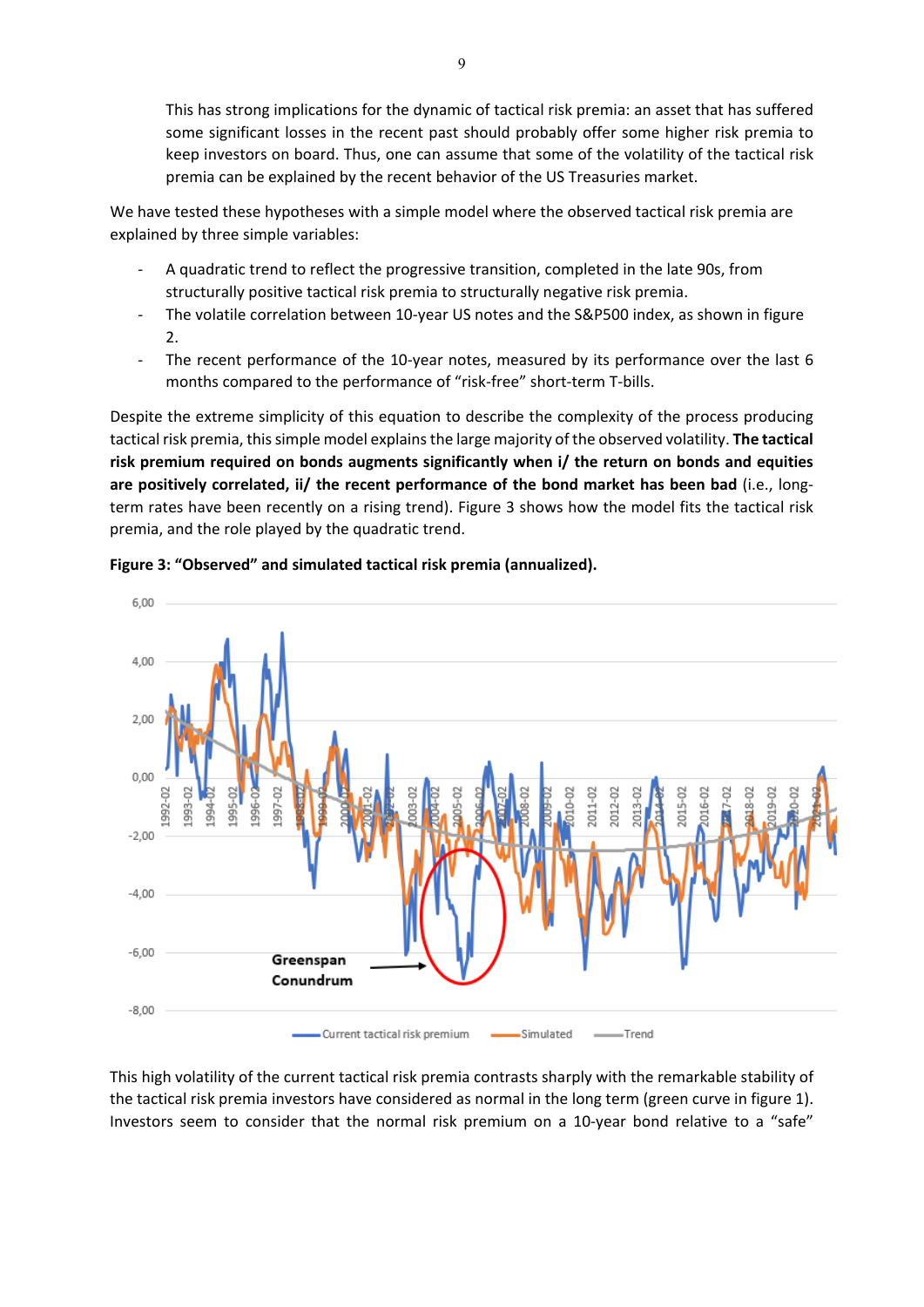monetary instrument is slightly above 2% per annum, and they don't seem to have changed much their view on that matter since the 90s<sup>[5](#page-9-0)</sup>.

This is a key observation, and it is important to understand the piece of data that support this conclusion. There are clues pointing in that direction both in the yield curve and in investors surveys. In the yield curve, the slope of the forward rates at a very long horizon (more than 10 years) is directly related to the "normal" risk premia expected in the long term and it has always been compatible with an equilibrium risk premium around 2% for 10-year bonds (see Davanne (2021a for an analysis of the information in (and not in) long-term forward rates). As far as surveys are concerned, Figure 4 shows how the consensus for 10-year rates and 3-month T-bills at the 6-10 years horizon has changed since the late 90s (Consensus Economics survey). We can see that the expected spread at the long-term equilibrium is pretty stable around 1%. This spread of 1% is broadly in line with a risk premium around 2% for 10-year notes<sup>[6](#page-9-1)</sup>.

**Figure 4: Expected long-term equilibrium for 10-year and 3-month rates (forecasts at the 6-10 years horizon).** 



*Source: Consensus Economics. The surveys are semestrial from 1998 to 2014 and quarterly since that date.* 

<span id="page-9-0"></span><sup>&</sup>lt;sup>5</sup> There is a downward adjustment in April 1998. But it does not really represent a change of view. Until the beginning of 1998, surveys were very poor to measure expectations at a very long horizon. In April 1998, Consensus Economic started to survey investors every 6 months on their expectations for the rate on threemonth T-bills at the 10-year horizon.<br><sup>6</sup> The spread between 10-year rates and short rates is not the risk premium on a 10-year rate. The spread reflects

<span id="page-9-1"></span>the average excess return provided by the 10-year note until redemption. But its maturity declines progressively towards 0, thus this average excess return is close to half the risk premium required on a constant maturity 10 year note.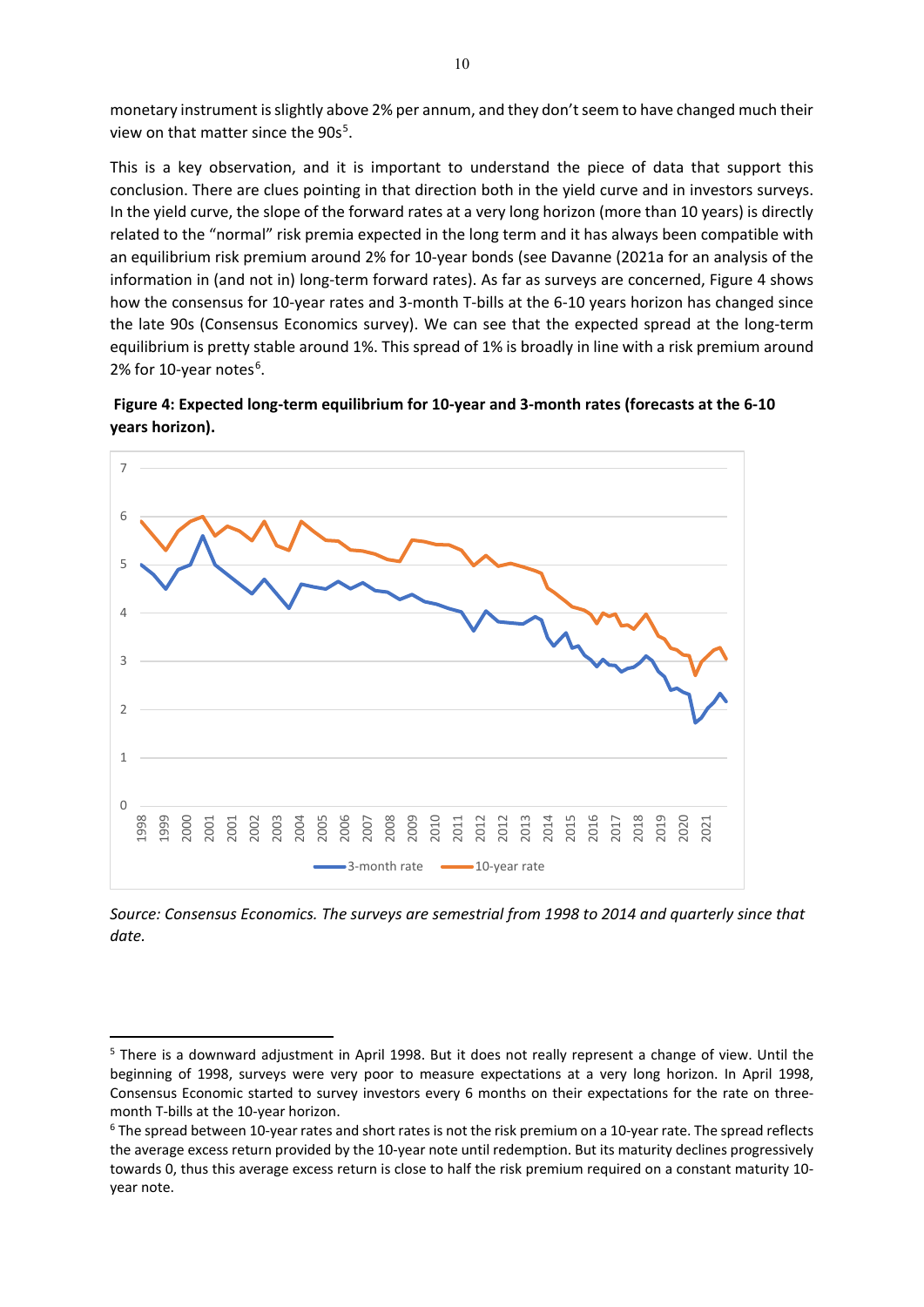In other words, long-term Treasuries are generally priced on the wrong assumption that there is no structural gap between a very strong demand and a limited supply. **Despite more than twenty years of negative tactical risk premia, investors have always considered during that time that this situation was transitory and that sooner or later, investors would again require some "normal" positive risk premia.**

However, the expected speed of convergence towards "normality" has varied a lot over time. This can be seen Figure 1 looking at the tactical risk premia expected at the three-year horizon (red line). We can identify four different periods:

- **Until 2003, investors were confident that the return towards significantly positive risk premia would be quick.** Tactical risk premia priced at the three-year horizon were around 2%, pretty close to the expected long-term equilibrium.
- But the surprising strength of the demand for US Treasuries, and the low level of long-term rates, started to be noted in 2004-2005. Alan Greenspan observed that "*For the moment, the broadly unanticipated behavior of world bond markets remains a conundrum. Bond price movements may be a short-term aberration, but it will be some time before we are able to better judge the forces underlying recent experience*"[7](#page-10-0) . Investors implicitly conclude (wrongly?) that there was no new paradigm: they did not change their estimate for the equilibrium risk premia in the long-term. But they indeed took a cautious view of the convergence process: the expected tactical risk premium at the three-year horizon fell for a while at a relatively low level.
- In its first stage, the financial crisis put an end to this process of recognizing the strength of demand for US Treasuries. In an uncertain context, long term rates become again priced on the assumption that tactical risk premia on 10-year bonds would converge quickly towards 2%. As a result, the yield curve became quite steep: in 2009, 10-year rates were at 3.3% on average when the 3-month T-bills rates were at only 0.2%.
- **Everything changed in 2011-2012 with new powerful rounds of QE** ("QE2" in November 2010 and "QE3" in September 2012). QE cut the supply of US Treasuries available for the private sector and pushed even more the current tactical risk premia into negative territory. But its main impact on long-term rates was psychological, playing through changing expectations: it provided a justification to challenge the traditional view that "normal" bonds risk premia are necessarily positive. Suddenly, thanks to central banks' interventions, the "this time is different" cautiously assumed by Alan Greenspan in 2005 became credible. As a result, expected risk premia at the 3-year horizon collapsed (and the long-term rates with them). Since that time, they have been on average slightly negative. But, in some way, many markets' participants are still prisoner of the view that "lower for longer" does not mean "forever": the yield curve still prices in the long term a recovery of risk premia on 10-year bonds towards 2%. And as QE is seen (wrongly) as the main reason why rates are so low, each time there are reasons to expect a normalization of US monetary policy in the not too distant future, expected risk premia in the medium term move sharply higher. It was the case in 2013 ("the Taper Tantrum" episode), in 2016-2018 (rising Fed Funds) and in the spring of 2021 (peak of the "reflation trade"). Yet, each time these increased in risk premia proved to be short-lived.

<span id="page-10-0"></span><sup>&</sup>lt;sup>7</sup> February 17, 2005, testimony before the Committee on Banking, Housing, and Urban Affairs of the U.S. Senate.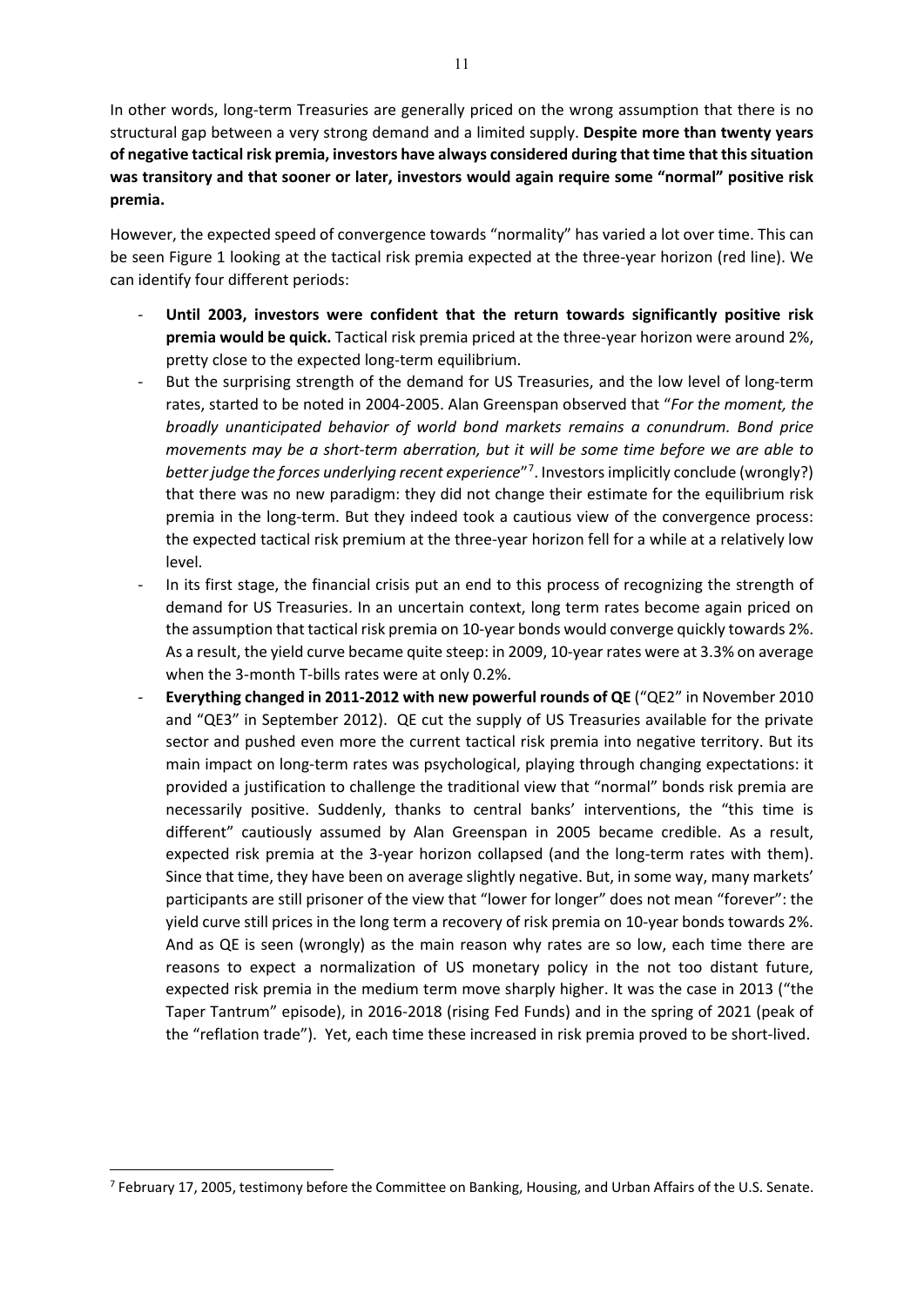## **3/ Consequences for the trading of US Treasuries in 2022.**

What does this revisited history mean for the future of the US Treasuries yield curve?

This is not the place for detailed forecasts. Indeed, future changes will obviously depend a lot on the macroeconomic situation (growth, inflation…) and how the Fed guides market expectations regarding the future course of short rates. In the previous section, we discussed mainly how risk premia have changed over time, because they are the less understood contributors to the yield curve's changes. But, of course, monetary policy expectations play also a major (and much better understood) role in the observed level of rates of various durations.

These monetary policy expectations are likely to be quite volatile in 2022. Indeed, investors trying to form a view on the subject are faced with two powerful and unfortunately conflicting forces.

On the one hand, it seems that it will not be easy for the Fed to bring back inflation towards its 2% target. The labor market is expected to stay tight, and wages are rising rapidly. In this context, the future short rates priced into the yield curve seem abnormally low. According to our estimates, investors expect short rates to reach a peak of only 2.4% in the coming three years. Expected short rates at this three-year horizon have considerably increased since the beginning of last year (see figure 5), but it is difficult to believe that such a moderate level of short rates will be enough to control the inflationary pressures.





On the other hand, at some stage, rising rates may have some very bad consequences on the prices of other assets (equities, real estate…) that have been boosted by the Fed's policy during the COVID pandemic. Thus, it is possible that the Fed may have to stop earlier than expected its tightening process and reintroduce the "Greenspan/Bernanke/Yellen/Powell put" in order to stabilize financial markets...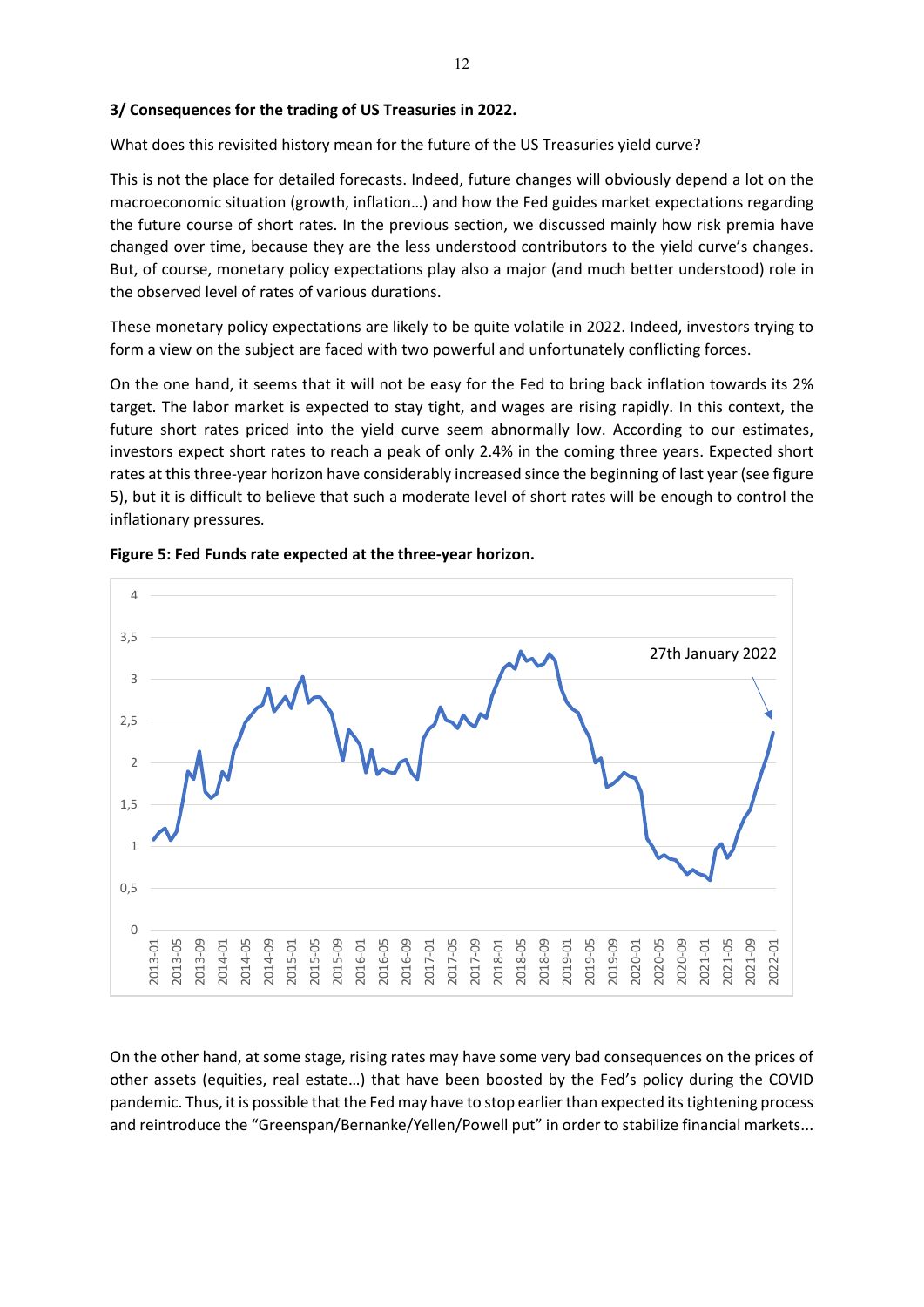Short rate expectations are likely to trigger a lot of volatility in the coming year, but they are unlikely to be the only driving force: as it has been the case in the last few years, we are likely to observe many puzzling movements related to changes of risk premia.

As we have argued in the previous section, we are in an unstable situation where investors have little certitude about the right level of risk premia that should be priced into the market. They still tend to believe that risk premia should be significantly positive despite 20 years of evidence regarding the strength of the demand for US Treasuries. The beginning of a process of "Quantitative Tightening" (i.e., the reduction of the Fed's balance sheet) is likely to make investors nervous, with the return of some tactical selling as during the 2013 Taper Tantrum episode or the 2021 "reflation trade" episode. But as we believe that the strength of the fundamental demand for US Treasuries is systemically underestimated, betting on a quick convergence of risk premia towards "normal" positive levels is unlikely to be a much better strategy in 2022 than in 2013, 2018 or 2021.

Thus, we have two key recommendations for investors wanting to introduce again short positions based on a pessimistic view on inflation:

- On the one hand, they should assess in real time the risk premia priced in the yield curve. When they are very low, as in 2012, 2015 or 2020 and traders also expect the Fed to tighten more than expected, an outright short position in 10-year Treasuries may be a very attractive proposition. However, when they have already moved higher towards a supposed positive equilibrium, short positions are quite risky as the underestimated fundamental strength of the demand for US Treasuries may easily push back rates lower (as it did several times in 2021).
- When there is a lot of uncertainty regarding the dynamic of risk premia, as it is generally the case, investors playing a hawkish Fed should build positions along the yield curve that expose them mainly to changes in rates expectations and little to changes in pure risk pricing.

# What is this optimal trading portfolio?

We mentioned previously that we have estimated the "factor loadings" of bonds of various durations. That means that it is possible to estimate how the change of a specific factor affect the various bonds. As a result, it is possible to build a portfolio that is tailored to be strongly impacted by a specific factor and much less by others.

For example, the following leveraged portfolio has a volatility similar to a simple 10-year bond, but is mainly exposed to changes of views on the Fed funds rate at the three years horizon (i.e., exposed to the rate which appeared in figure 5), with very little exposure to changes in risk premia thanks to the short-position in 10-year and 2-year bonds<sup>[8](#page-12-0)</sup>:

## **Table 1: Composition of the "3-year Fed funds trading portfolio"**

| 2-year US Treasuries | 5-year US Treasuries | 10-year US Treasuries |
|----------------------|----------------------|-----------------------|
| $-1.06$              | 3.81                 | $-0.94$               |

It is interesting to compare the performance of this trading portfolio with the performance of the 10 year Treasury note since the beginning of 2021.

<span id="page-12-0"></span><sup>8</sup> Over the last 30 years, this portfolio has a correlation of 93% with our estimate of the fed funds rate expected in 3 years. The amount of leverage is calibrated such than a daily decline of 10 basis points of the Fed Funds rate expected in three year produces a gain of 1%.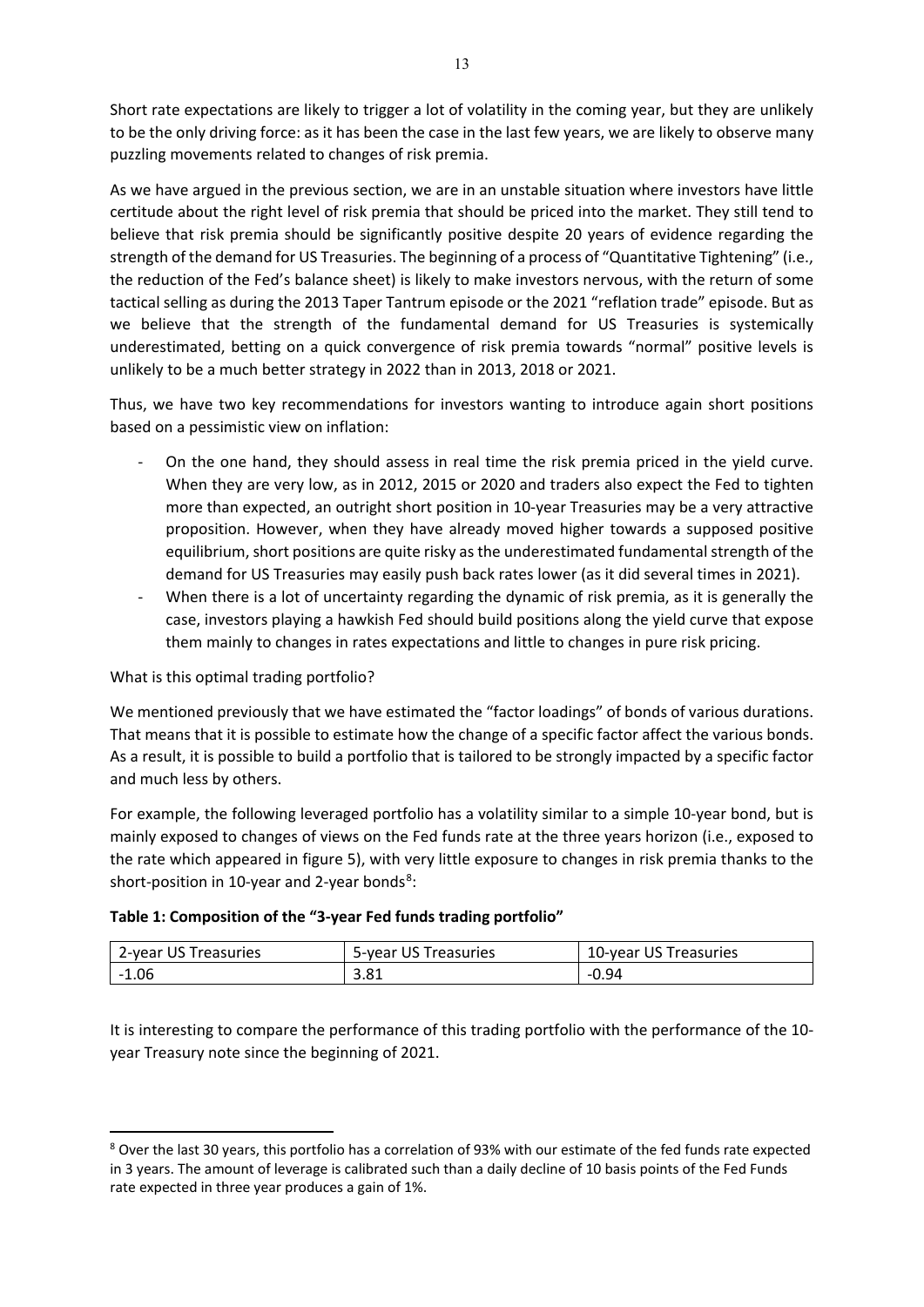As intended, this trading portfolio behaved very much in line with rates expectations guided by the Fed. It was much more stable than the 10-year bonds until the fall of 2021, but then fell abruptly when the market started to understand that inflation was not purely "transitory" and that short rates will have to rise a lot in 2002 and 2023 to avoid an inflationary spiral. The performance of the 10- year bond was much more erratic with some transitory "technical" rallies in the spring and the fall (painful for short investors) related to the activation of stop-loss orders and changes in risk premia.



**Figure 6: Performance in 2021 of 10-year US Treasury vs the "3-year Fed funds trading portfolio".** 

Overall, in this difficult trading environment characterized by volatile and hard to predict risk premia, it is very important to identify clearly what the market is really pricing. And when there is apparently a trading opportunity, the position should be tailored to precisely address this mispricing. This is obviously true for all asset classes, in particular equities, but it is much easier to do in the bond market, where the full yield curve gives a lot of information (especially when completed by surveys) and offer the possibility of targeted trading strategies using liquid instruments.